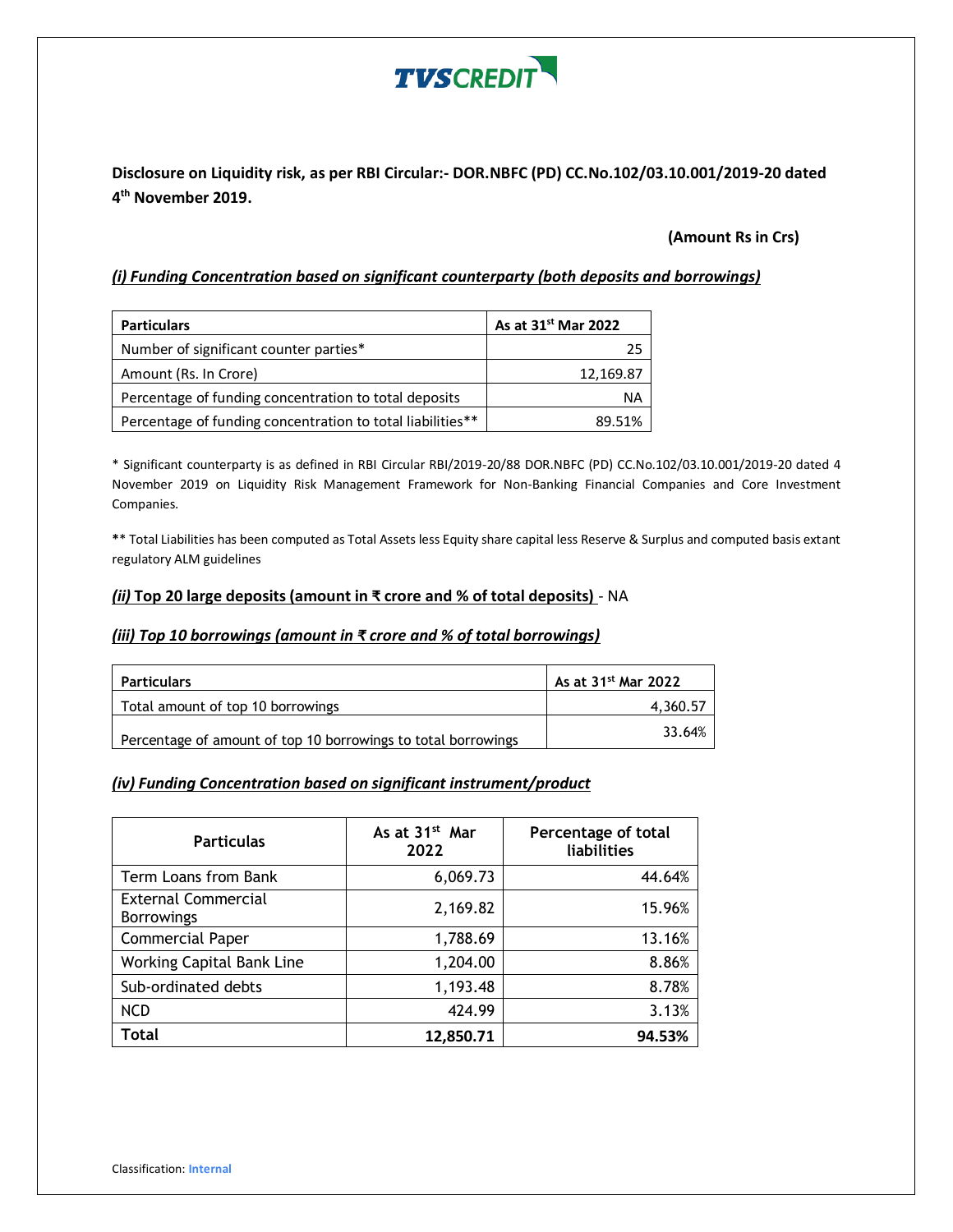

A "Significant instrument/product" is defined in RBI Circular RBI/2019-20/88 DOR.NBFC (PD) CC.No.102/03.10.001/2019-20 dated 4 November 2019 on Liquidity Risk Management Framework a single instrument/product of group of similar instruments/products which in aggregate amount to more than 1% of the NBFC-NDSI's, NBFC-Ds total liabilities and 10% for other non-deposit taking NBFCs.

# *(v) Stock Ratios:*

| <b>Particulars</b>                                                                                        | As at 31 <sup>st</sup> Mar 2022 |  |
|-----------------------------------------------------------------------------------------------------------|---------------------------------|--|
| (i) Commercial papers as a % of total public funds                                                        | 13.80%                          |  |
| (ii) Commercial papers as a % of total liabilities                                                        | 13.16%                          |  |
| (iii) Commercial papers as a % of total assets                                                            | 11.57%                          |  |
| (iv) Non-convertible debentures (original maturity of less<br>than one year) as a % of total public funds | 3.28%                           |  |
| (v) Non-convertible debentures (original maturity of less<br>than one year) as a % of total liabilities   | 3.13%                           |  |
| (vi) Non-convertible debentures (original maturity of less<br>than one year) as a % of total assets       | 2.75%                           |  |
| (vii) Other short-term Liabilities as a % of total public funds                                           | 41.75%                          |  |
| (vii) Other short-term Liabilities as a % of total liabilities                                            | 39.81%                          |  |
| (ix) Other short- term Liabilities as a % of total assets                                                 | 35.01%                          |  |

\* Other Short-term Liabilities is computed as current maturities of long-term debt, short-term bank borrowings including outstanding CC/WCDL and other short-term liabilities has been considered, but excludes commercial paper and Non-convertible debentures (original maturity of less than one year).

\* Public funds are as defined in Master Direction - Non-Banking Financial Company – Systemically Important Non-Deposit taking Company and Deposit taking Company (Reserve Bank) Direction, 2016.

### *(vi) Institutional set-up for liquidity risk management*

The Company constituted an Asset Liability management committee as guideline issued by RBI to NBFCs. ALCO consists of members having requisite skill set and expertise of the business & sector of the Company. ALCO monitors asset liability mismatches to ensure that there are no excessive imbalances on either side of the balance sheet and also reviews Asset Liability Management strategy. ALCO also reviews the liquidity risk of the company at regular intervals. The company is maintaining adequate liquidity to manage its commitments.

The Company has taken various initiatives to raise funds at the cost commensurate with its rating by way of diversified funding mix with borrowings from Public sector banks, Private sector banks, Foreign Banks, Financial Institutions, ECB and Capital Markets. Besides, the company focused on increasing composition of fixed rate instruments with higher tenor in order to utilize benefit of the low interest environment.